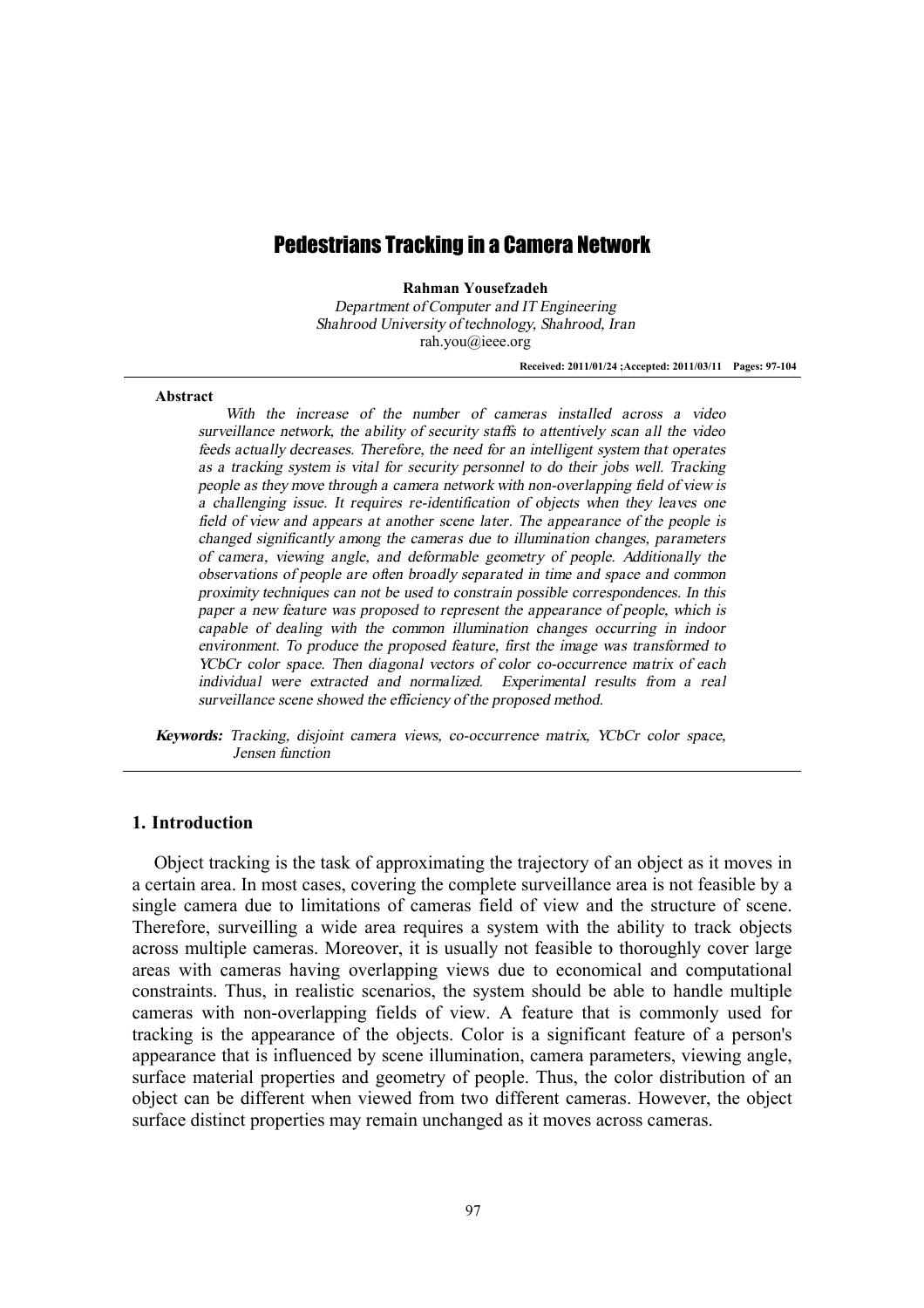Various papers in the literature have addressed the problem of pedestrian tracking across multiple, possibly disjoint cameras. Rahimi et al [1] have introduced the use of spatial-temporal constraints to consistently track objects between disjoint views by explicitly estimating the spatial relationship between several cameras.

Other researchers have explored how to address color and intensity changes across disjoint views. Porikli et al. [2] attenuates color differences by utilizing a similarity metric that is somewhat invariant to changes in global illumination. Javed et al. [3] have used a low dimensional subspace method for a brightness transfer function via principal component analysis (PCA) on a set of known intensity mappings obtained from object observation samples, under some linearity assumptions of the transfer function and independence of the color channels. To increase accuracy, their matching scheme is then combined with additional space-time cues from known camera topologies. However, the authors' have assumed that objects are planar, radiance diffuse and illumination uniform throughout the whole field of view do not generally hold in real applications.

Jeong and Jayne have developed a method that operates on chromaticity samples to increase the temporal stability of the transfer function between any camera pair[4]. In [5] Madden et al. have introduced a feature named Major Color Spectrum Histogram Representation (MCSHR) to describe the object's main colors. They have used an intensity re-mapping of the object's R, G and B components to mitigate the problem of varying illumination across disjoint views. In [6] Prosser et al have proposed a Cumulative Brightness Transfer Function (CBTF) for mapping color between cameras located at different physical sites.

This paper proposed a new method to establish correspondence between observations from disjoint camera views in typical indoor environment. A new representation of people appearance was introduced that is capable of dealing with the typical illumination changes. This representation was constructed from the diagonal elements of co-occurrence matrix in YCbCr color space.

The next section introduces our proposed method in this research. In Section III experimental results were explained which validated the proposed method. Finally Section IV drew conclusions of this paper.

### **2. Proposed Method**

Any tracking system needs to initially detect the moving objects in the scene. A number of moving object detection approaches have been reviewed in [7].

In this research, background modeling was used to detect the objects. Background was modeled by Gaussian Mixture model proposed in [11] and people segmented form background following by a number of post-processes to eliminate the effect of disturbing factor such as noise and shadow. The moving objects were then tracked using the Kalman filter, which is capable of tracking people at presence of noise and occlusion [12].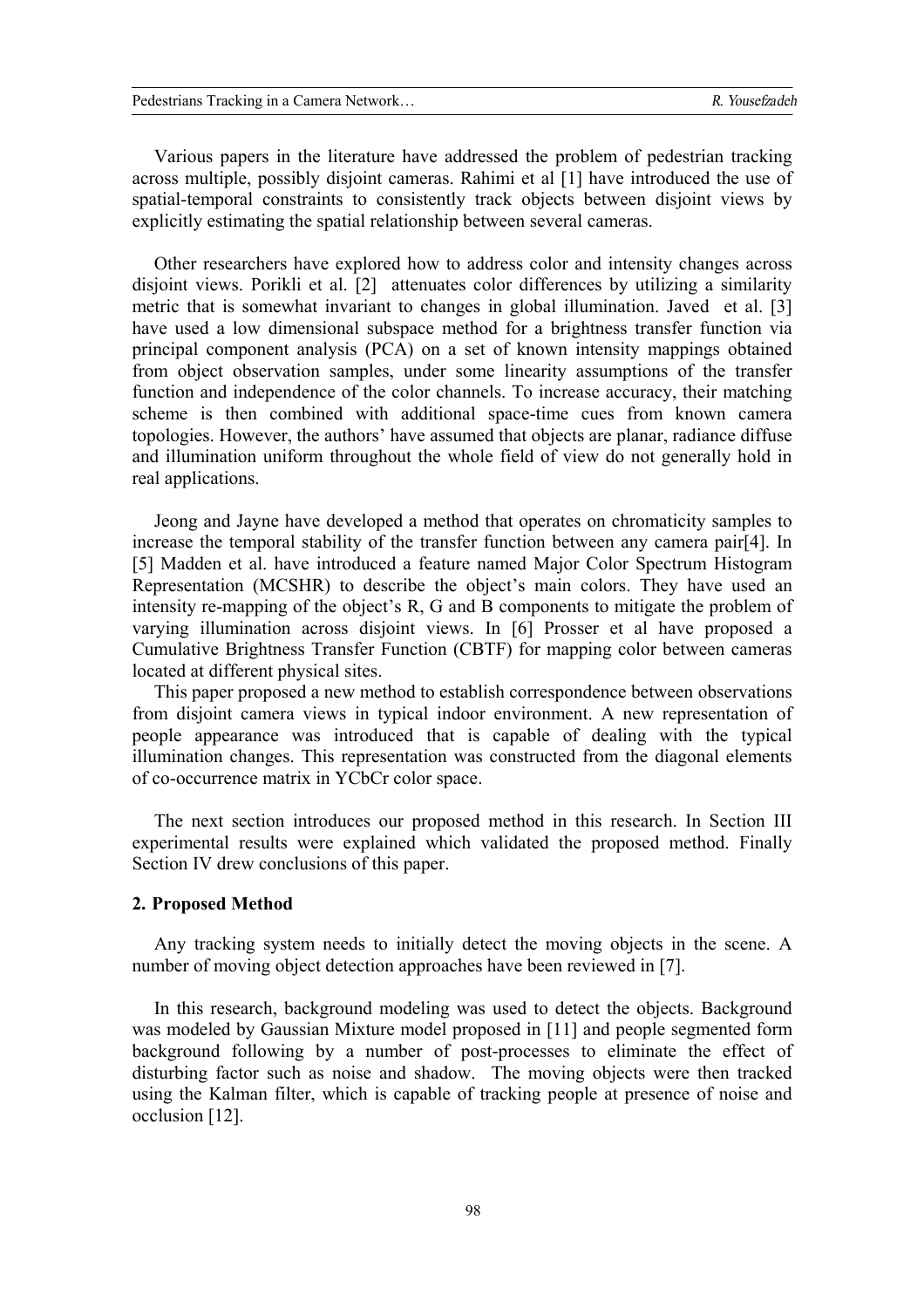In this approach, individual cameras in the network detect and track the pedestrians in their own view. The results of single camera tracking are stored in a set of observations. Each observation denotes the track and the appearance model of different people in each camera. The problem of pedestrian tracking in camera network is then reduced to find which of the observations in the system belong to the same object [8].

The field of view of each camera was divided into entrance scenes, where people enter /exit the environment, or normal scenes. The processing of entrance scenes and normal scenes was somewhat different. Tracking was performed in both types of scenes, but feature extraction, matching and inference were only performed in the entrance scenes.

Color histogram is a feature that is widely used to model the appearance of the people and is utilized in various multi tracking systems to determine correspondence between observations. However color of an object is a function of parameters such as scene illumination, viewing angle and camera intrinsic parameters. Hence color associated with a person may change significantly in different scenes.

 Color is typically represented as a histogram, which is a quantity that captures global distribution of color in an image. One of the main disadvantages of the histogram-based methodologies is that the spatial distribution and local variations in color are ignored.

Texture is another low-level feature that is usually used to represent the appearance of an object. Gray scale Co-occurrence Matrix (GCM) is a popular method for texture extraction in the spatial domain [9]. A GCM stores the number of pixel neighborhoods in an image with a certain gray scale combination. GCM is a square matrix that gcm(i, j) is the number of times the gray level of a pixel p equals i and gray level of its neighbor equals j. GCM matrix is generated for neighborhood directions, that are, 0, 45, 90 and 135 degrees. In the GCM method for texture extraction, color information is completely lost as pixel gray levels are measured.

To combine spatial information with the color of image pixels, the proposed method used Color Co-Occurrence Matrix (CCM). Instead of using Gray scale values, CCM works on each channels of color image.

To mitigate the effect of illumination changes in different scenes, image pixels were transferred to YCbCr color space.

This color space is more robust to such changes because brightness (illumination) values are stored in a separate component. YCbCr represents color as brightness and two color difference data, while RGB represents color as red, green and blue. In YCbCr, the Y is the brightness (luma), Cb is blue minus luma (B-Y) and Cr is red minus luma  $(R-Y)$ .

To convert from RGB to YCbCr the following equation was used [10]:

$$
\begin{bmatrix} Y \\ Cr \\ Cb \end{bmatrix} = \begin{bmatrix} 0.257 & 0.504 & 0.098 \\ 0.439 & -0.386 & 0.071 \\ -0.148 & -0.291 & 0.439 \end{bmatrix} \begin{bmatrix} R \\ G \\ B \end{bmatrix}
$$

 $=$   $-$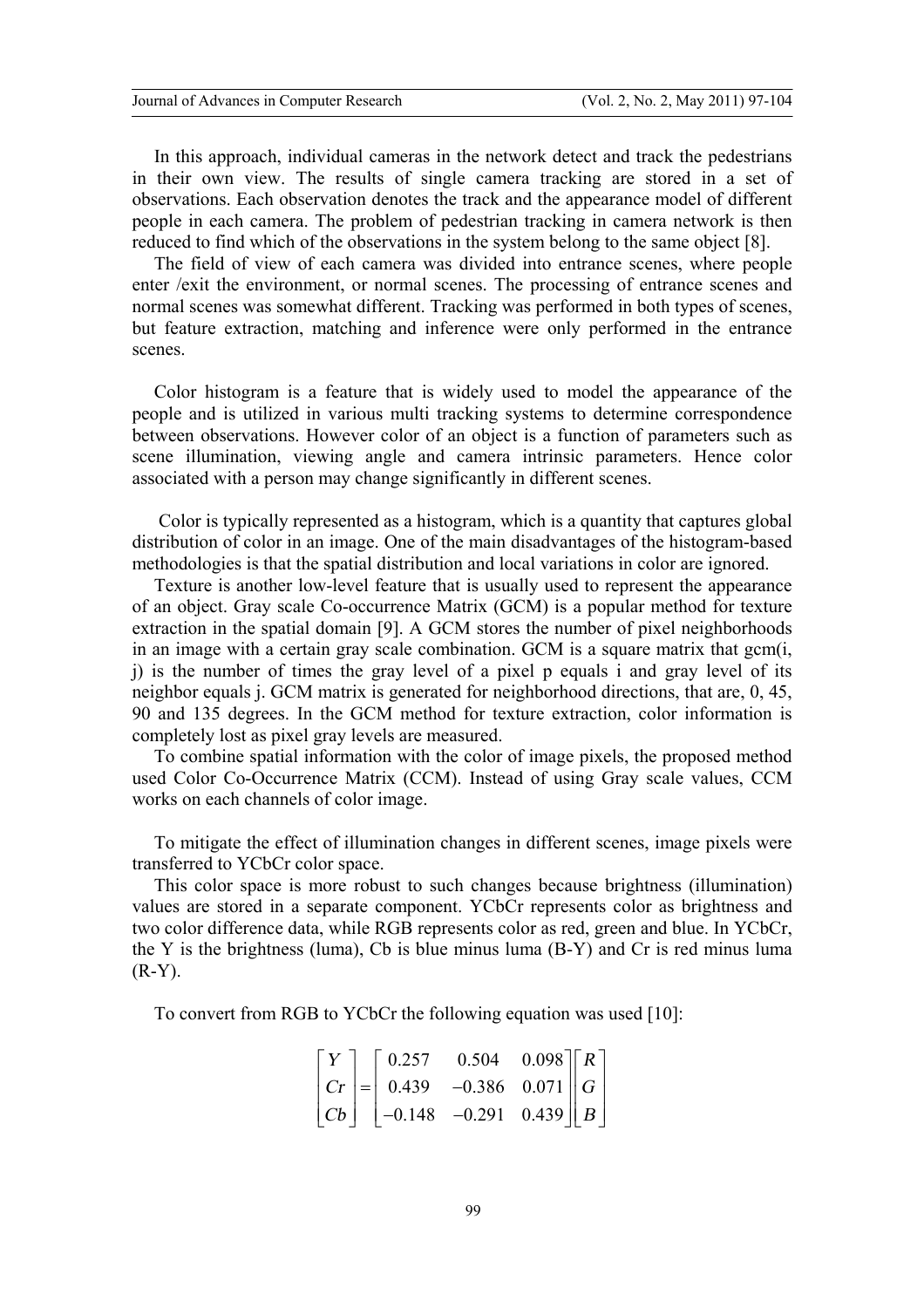In the next step, CCM was computed for each channel of the image, i.e. three color co-occurrence matrices were produced for Y, Cb and Cr channels of image. Figure 1.b depicted the CCM for Y channel of the image shown in Figure 1.a.

As it is shown in Figure 1.b non-zero values of CCM are located near the main diagonal of the matrix. This structure is due to the nature of human appearance. In most cases, dresses consist of limited colors and have uniform color distributions. Our proposed feature was generated by selecting the main diagonal elements of CCM and ignored others. After generating diagonal vectors, in the final step two post processes were applied to increase the robustness of the feature. First post-process normalized the extracted feature vector in order to decrease the effect of different sizes. The second post-process converted the feature vector to cumulative distribution in order to mitigate the effects of shift imposed by illumination changes. After this step, three vectors existed for color co-occurrence matrices of each channel.



*Figure 1. (a) image of <sup>a</sup> person (b) co-occurrence matrix of Y channael (c) Diagonal vector of b (d) Cumulative distribution of <sup>c</sup>*

To measure the similarity of extracted features between two objects, Jensen similarity measure was utilized on correspondence vectors of each object (i.e. Y vector of first object with Y vector of second object, same for Cb and Cr vectors).

The Jensen function is a measure to compute the similarity of two vectors P and Q, of k elements as defined below: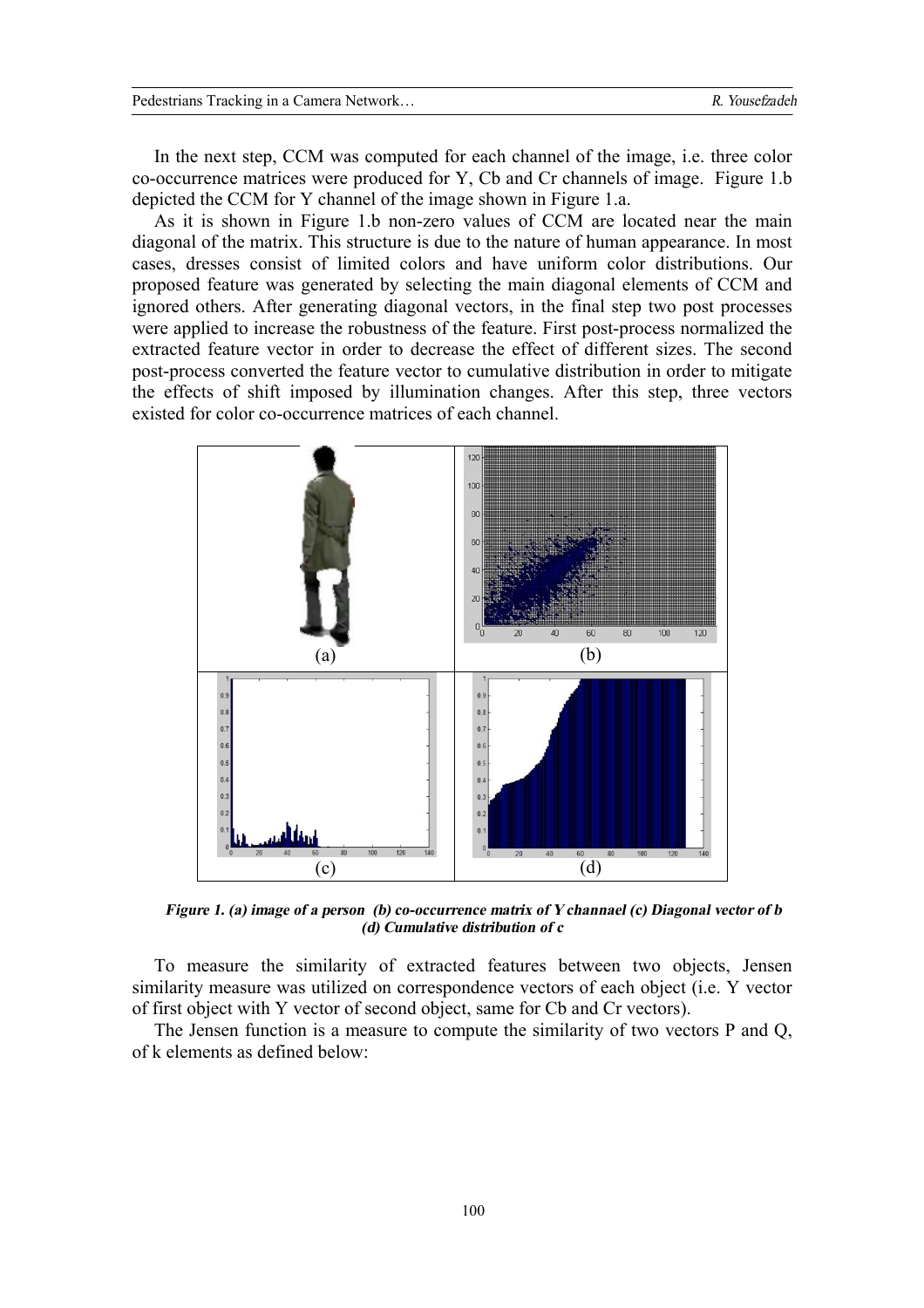$$
j(p, q) = \frac{1}{2} \sum_{i=1}^{k} \{A_i - B_i\}
$$
  
\n
$$
A_i = P_i \log_2 P_i + Q_i \log_2 Q_i, B_i = (P_i + Q_i) \log_2 (P_i + Q_i)
$$
  
\n
$$
P = \sum_{i=1}^{p_i} P_i
$$
  
\n
$$
\sum_{i=1}^{k} q_i
$$

is zero if two sequences P and Q are exactly the same. Output of the Jensen function is between 0 and 1. The output of the Jensen function

Overall similarity is computed by multiplying all three similarity values.

### **3. Experiment Experimental R al Results**

tested on videos captured by five disjoint cameras installed in the Laboratory buildings at the Shahrood University of Technology. Cameras were installed in three different floors of the building. Several complexities were assumed in these videos. a number of disturbing parameters such as low quality of videos, shadow, noise and different illumination conditions were in each view. Also size of the people could change dramatically. Figure 2 sho proposed method in four cameras. In this section, results of the proposed method were considered. This method was  $\sum_{i=1}^{p_i} p_i$ ,  $Q_i = \sum_{i=1}^{Q_i} q_i$ <br>
utput of the Jensen function is bet<br>
co if two sequences P and Q are exaverall similarity is computed by mu<br> **perimental Results**<br>
this section, results of the propo<br>
d on videos captu building.<br>arameters<br>condition<br>Figure<br>thod in fc<br>te the acc<br>histogram<br>RGB, YC<br>pared wit<br>d the colo<br>est the ef<br>hing proc<br>re used to<br>net to the colo everal complexities were assumed in these videos. a number of such as low quality of videos, shadow, noise and different were in each view. Also size of the people could change showed a little part of tracking sequence of of the state of the state of the state of the state of the state of the state of the state of the state of the state of the state of the proposed method were considered. This method was yfive disjoint cameras installed in

with color histogram and our method in different color spaces including RGB, with color histogram and our method in different color spaces including RGB,<br>Normalized RGB, YCbCr and HSV. Figure 3 depicted the performance of the proposed method compared with color histogram in different color spaces. The proposed method outperformed the color histogram in those color spaces with separate brightness value. To validate the accuracy of the proposed method, matching procedure was performed ized RGB, YCbCr and HSV. Figure 3 depicted the performance of the proposed compared with color histogram in different color spaces. The proposed method ormed the color histogram in those color spaces with separate brightne

object matching procedure. Euclidian, Kullback methods were used to compute similarity of our proposed method. As shown in Figure 4, Jensen funct function led to better results in our database. In other test the effect of similarity measure was also considered in the accuracy of est the effect of similarity measure was also considered in the accuracy<br>hing procedure. Euclidian, Kullback-Leilber, Jensen and Bahhatechery<br>re used to compute similarity of our proposed method. As shown in Fig<br>nction led Kullback-Leilber, Jensen and Bahhatecheryya Leilber,



**■** Histogram ■ Proposed Feature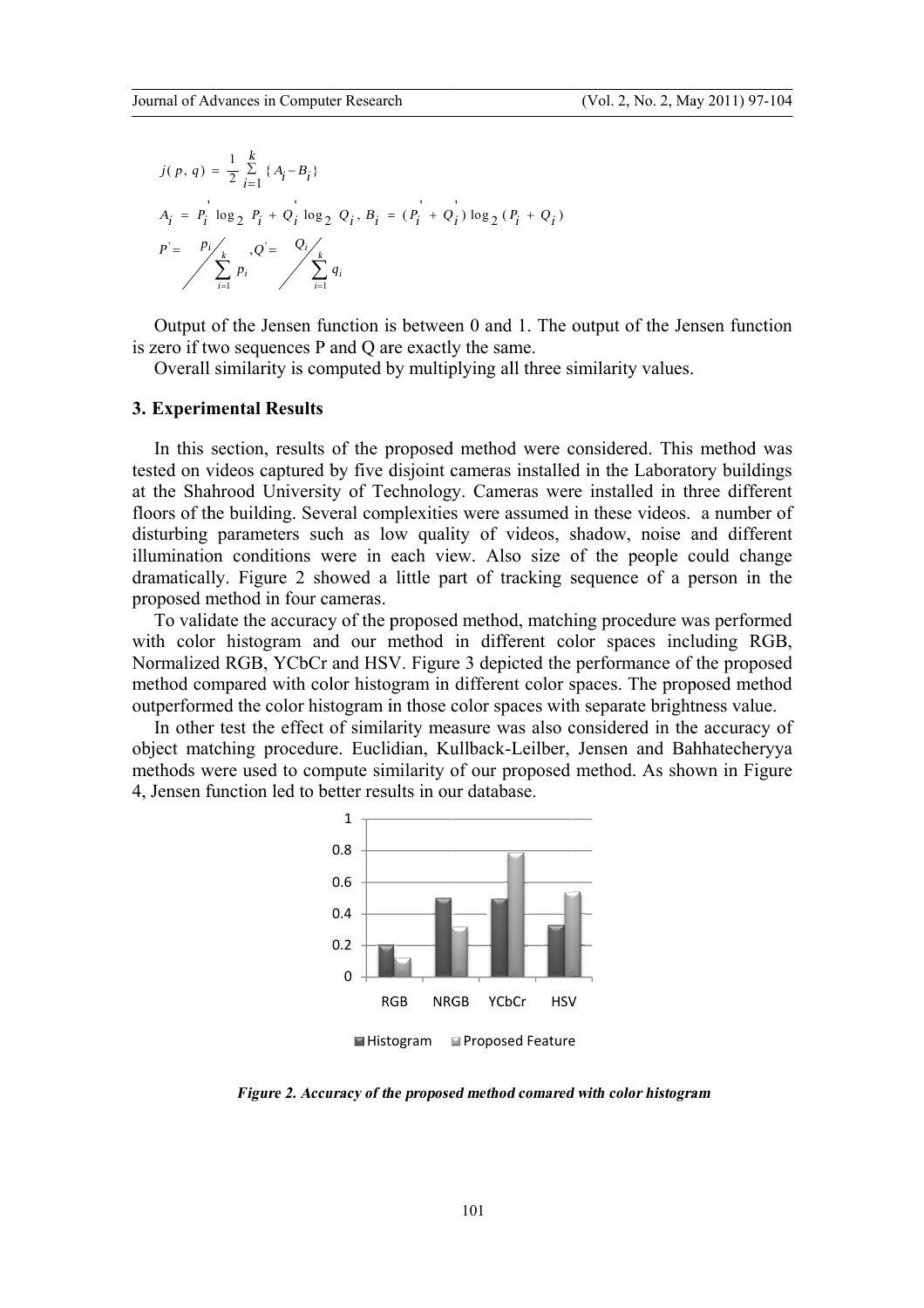

Figure 3. Accuracy of object matching with proposed method in different color spaces



*Figure 4. Impact of the number of diagonals. Performance of the matching procedure is fallen numberdramatically bu increasing the number of diagonals*

in the proposed feature. To check the effect of the number of diagonal elements, the proposed method was tested with 1 to 5 diagonals of co-occurrence matrix. As depicted in figure 6, performance of the matching procedure was fallen with increasing the number of diagonals. As stated above, only the diagonal elements of co-occurrence matrix were included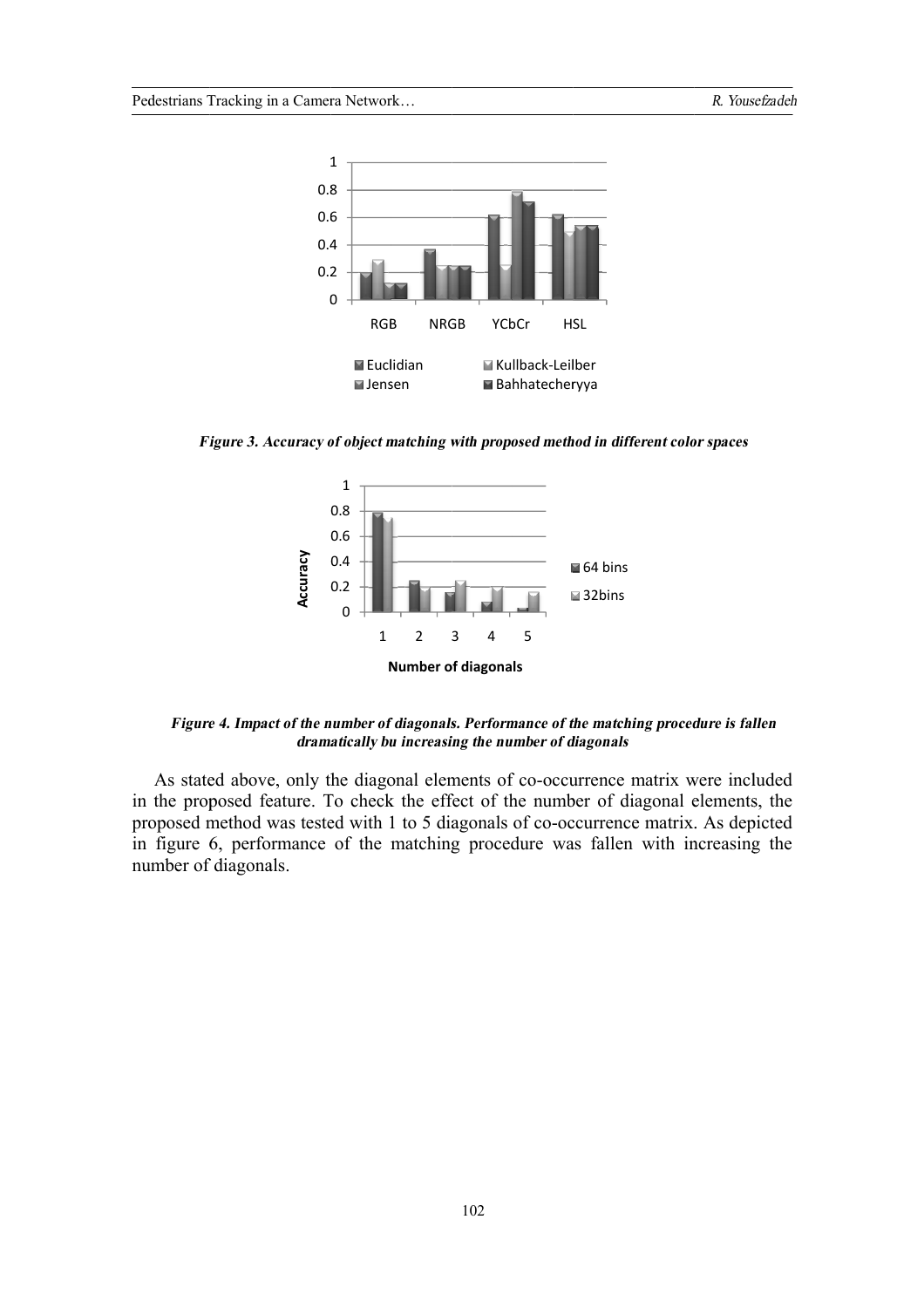

*Figure 5. A sample result of the tracking with proposed method in 4 cameras* 

# **4. Conclusions**

In this paper, a method was proposed for tracking people through disjoint camera views based on Color Co-Occurrence matrix of person's appearance representation. Tracking in non-overlapping cameras is a challenging issue because of varying appearance of objects due to illumination conditions between different scenes. Our